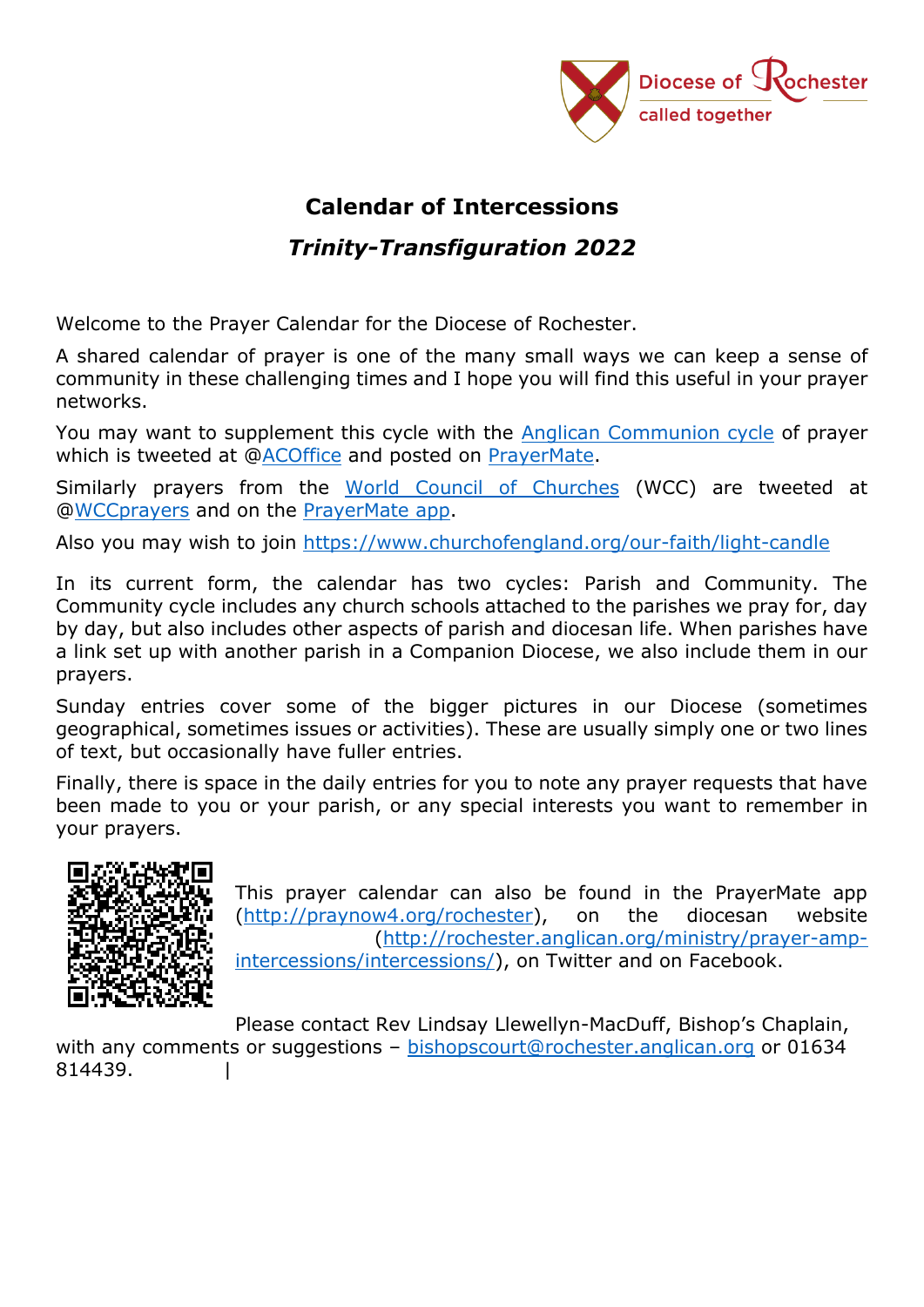| <b>Sunday</b><br>12 June<br><b>Trinity Sunday</b> | <b>Church Schools' Celebration</b><br>June 14-17 - The Cathedral hosts 4 Celebration Services<br>which, we hope, the Year 6 children in our church schools<br>will remember for a long time to come. The aim is to provide<br>a memorable time of worship which will help children as<br>they prepare to move on to a new secondary school and a<br>space in which they can be thankful for how well their<br>Church of England primary school has equipped them for<br>their life's journey.<br>Please pray for our schools as they begin to conclude the<br>year, and for those pupils moving on to new schools in the<br>autumn.<br><b>Prayer Requests:</b> |
|---------------------------------------------------|----------------------------------------------------------------------------------------------------------------------------------------------------------------------------------------------------------------------------------------------------------------------------------------------------------------------------------------------------------------------------------------------------------------------------------------------------------------------------------------------------------------------------------------------------------------------------------------------------------------------------------------------------------------|
| <b>Monday</b><br>13 June                          | Parish cycle:<br>Lamorbey, Holy Redeemer<br>Vicar: The Rev Mell Jemmett<br>Community Cycle:<br>For the Benefice of Chatham St Paul with All Saints,<br>and Rev Dr Jenny Warrington, licensed today<br><b>Prayer Requests:</b>                                                                                                                                                                                                                                                                                                                                                                                                                                  |
| <b>Tuesday</b><br>14 June                         | Parish cycle:<br>Sidcup, Christ Church<br>Vicar: The Rev Tom Parsons<br>Community Cycle:<br>For the Benefices of Perry Street and Higham with<br>Merston, and Rev Canon Clive Jones licensed today<br><b>Prayer Requests:</b>                                                                                                                                                                                                                                                                                                                                                                                                                                  |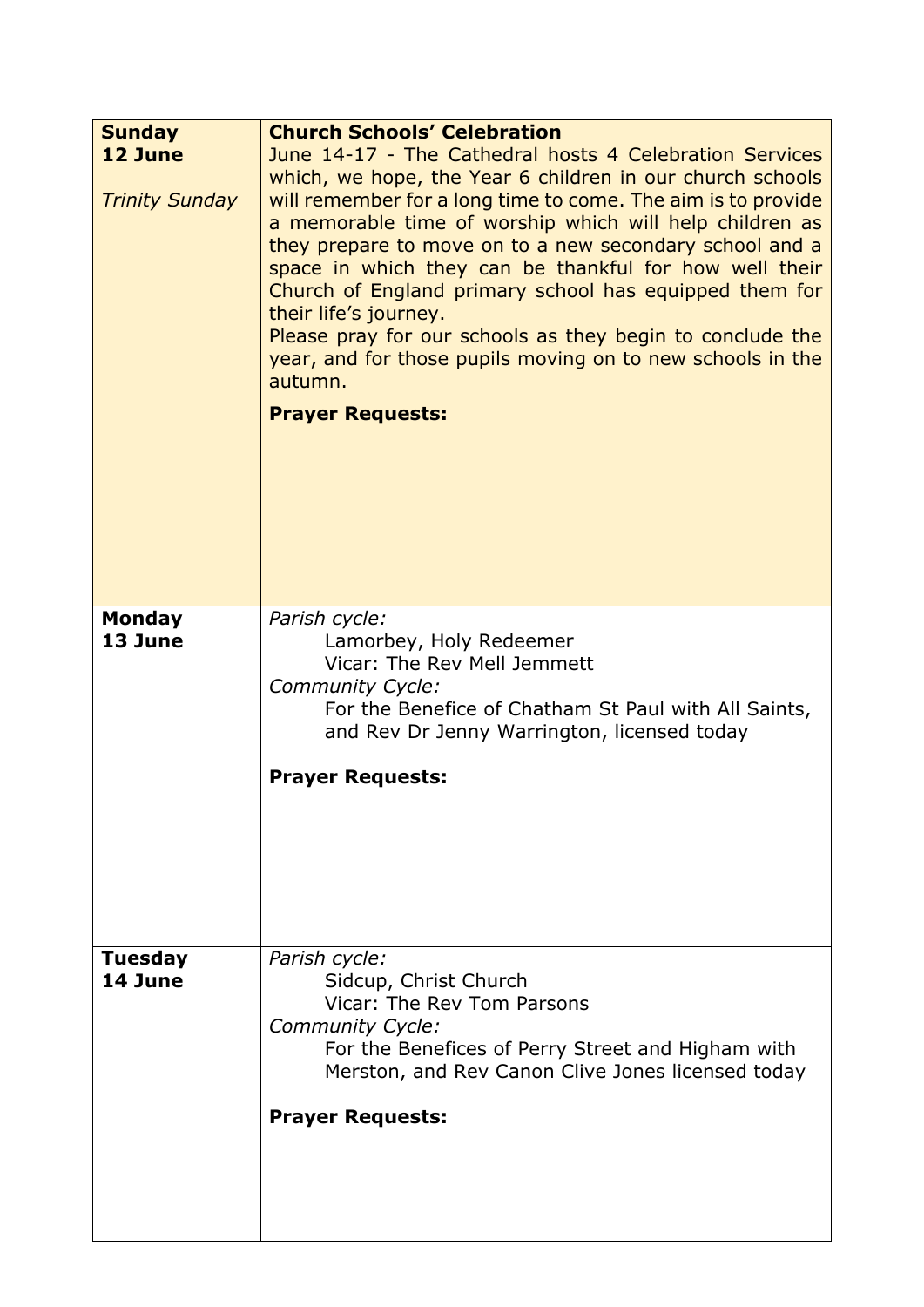| Wednesday<br>15 June       | Parish cycle:<br>Lamorbey, Holy Trinity<br>Vicar: The Rev Mark Blakely<br>Community Cycle:<br>Holy Trinity CE Primary School, Lamorbey |
|----------------------------|----------------------------------------------------------------------------------------------------------------------------------------|
|                            | Headteacher: Mr Adam Tyman                                                                                                             |
|                            | <b>Prayer Requests:</b>                                                                                                                |
| <b>Thursday</b><br>16 June | Parish cycle:<br>Sidcup, St Andrew,                                                                                                    |
|                            | Vicar: vacancy                                                                                                                         |
| Day of<br>Thanksgiving     | Community Cycle:<br>HMP & YOI Rochester                                                                                                |
| for the                    | Managing Chaplain: The Rev Beatrice Musindi                                                                                            |
| Institution of             |                                                                                                                                        |
| Holy                       | <b>Prayer Requests:</b>                                                                                                                |
| Communion                  |                                                                                                                                        |
| (Corpus Christi)           |                                                                                                                                        |
|                            |                                                                                                                                        |
| <b>Friday</b>              | Parish cycle:                                                                                                                          |
| 17 June                    | Sidcup, St John the Evangelist, with Footscray, All                                                                                    |
|                            | <b>Saints</b>                                                                                                                          |
|                            | Vicar: The Rev Cathy Knight-Scott                                                                                                      |
|                            | Community Cycle:<br>St Augustine's College                                                                                             |
|                            | Principal: The Rev Dr Alan Gregory                                                                                                     |
|                            |                                                                                                                                        |
|                            | <b>Prayer Requests:</b>                                                                                                                |
|                            |                                                                                                                                        |
|                            |                                                                                                                                        |
|                            |                                                                                                                                        |
|                            |                                                                                                                                        |
| <b>Saturday</b>            | Parish cycle:                                                                                                                          |
| 18 June                    | Ash, St Peter and St Paul, with Ridley, St Peter<br>Rector: The Rev Helen Reeves                                                       |
|                            | Community Cycle:                                                                                                                       |
|                            | For the Pilsdon Community                                                                                                              |
|                            | Chaplain: The Rev Joss Walker                                                                                                          |
|                            |                                                                                                                                        |
|                            | <b>Prayer Requests:</b>                                                                                                                |
|                            |                                                                                                                                        |
|                            |                                                                                                                                        |
|                            |                                                                                                                                        |
|                            |                                                                                                                                        |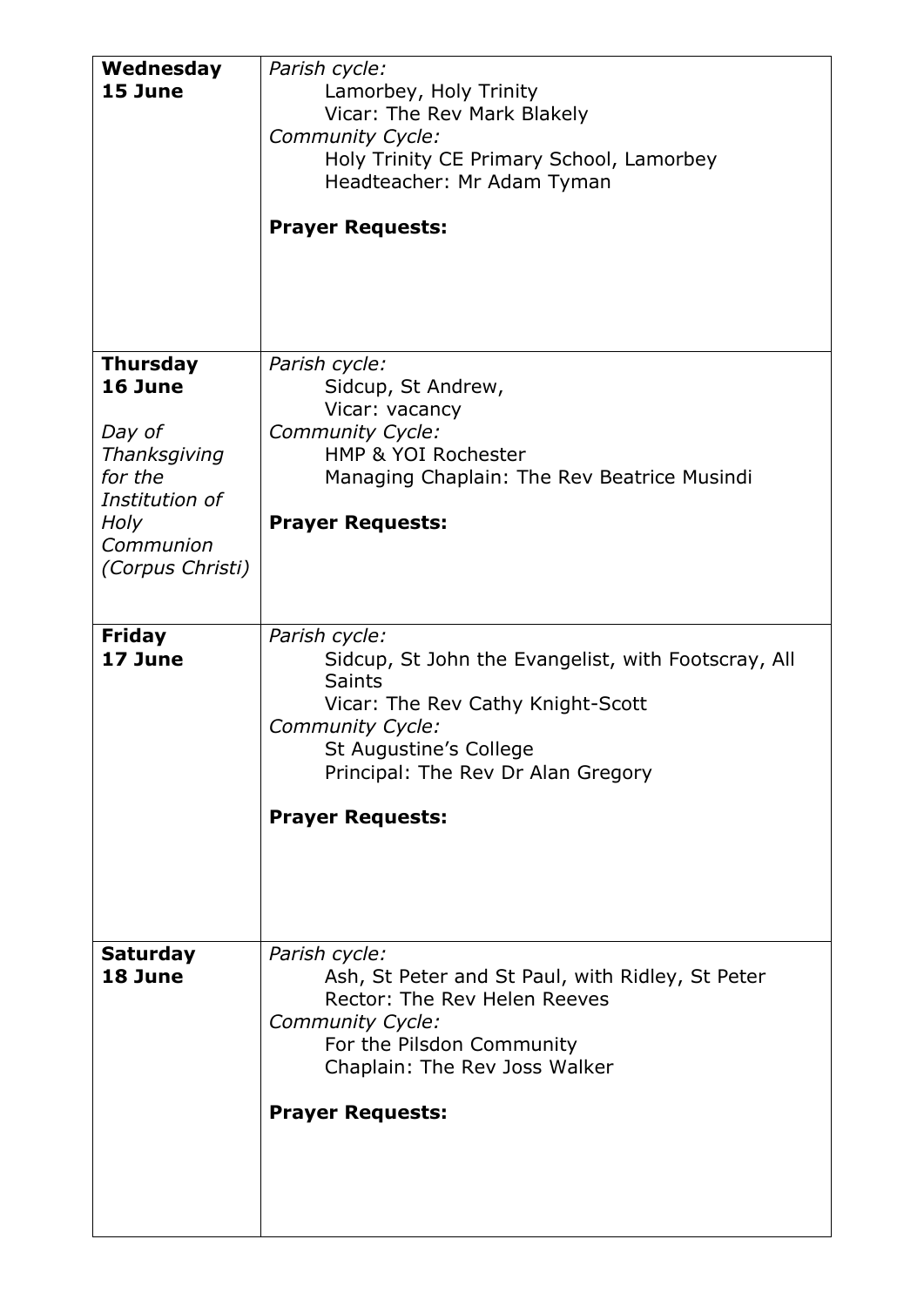| <b>Sunday</b><br>19 June  | <b>Rochester Cathedral</b><br>Dean: The Very Rev Dr Philip Hesketh; Chapter Clerk:                                                                                                                                                                                                  |
|---------------------------|-------------------------------------------------------------------------------------------------------------------------------------------------------------------------------------------------------------------------------------------------------------------------------------|
|                           | <b>Simon Lace</b>                                                                                                                                                                                                                                                                   |
| <b>Trinity 1</b>          | <b>Prayer Requests:</b>                                                                                                                                                                                                                                                             |
| <b>Monday</b><br>20 June  | Parish cycle:<br>Cobham, St Mary Magdalene, with Luddesdowne St<br>Peter and St Paul, and Dode<br>Priest-in-Charge: vacancy<br>Community Cycle:<br>Bishop Justus School, Bromley<br>Head of School: Miss Samantha Thompson<br>Lay Chaplain: Mr Lee Kings<br><b>Prayer Requests:</b> |
| <b>Tuesday</b><br>21 June | Parish cycle:<br>Fawkham, St Mary, and Hartley, All Saints<br>Priest-in-Charge: vacancy<br><b>Companion Parish:</b><br>Mpwapwa, Lukole<br><b>Community Cycle:</b><br>Fawkham CE Primary School, Fawkham<br>Headteacher: Mrs Mandy Bridges<br><b>Prayer Requests:</b>                |
| Wednesday<br>22 June      | Parish cycle:<br>Istead Rise, St Barnabas<br>Priest-in-Charge: vacancy<br>Companion Parish:<br>Mpwapwa, Iyenge St John's<br>Community Cycle:<br>Bennett Memorial Diocesan School, Tunbridge Wells<br>Chaplain: The Rev Canon Rachael Knapp<br>Headteacher: Mr Jon Sparke            |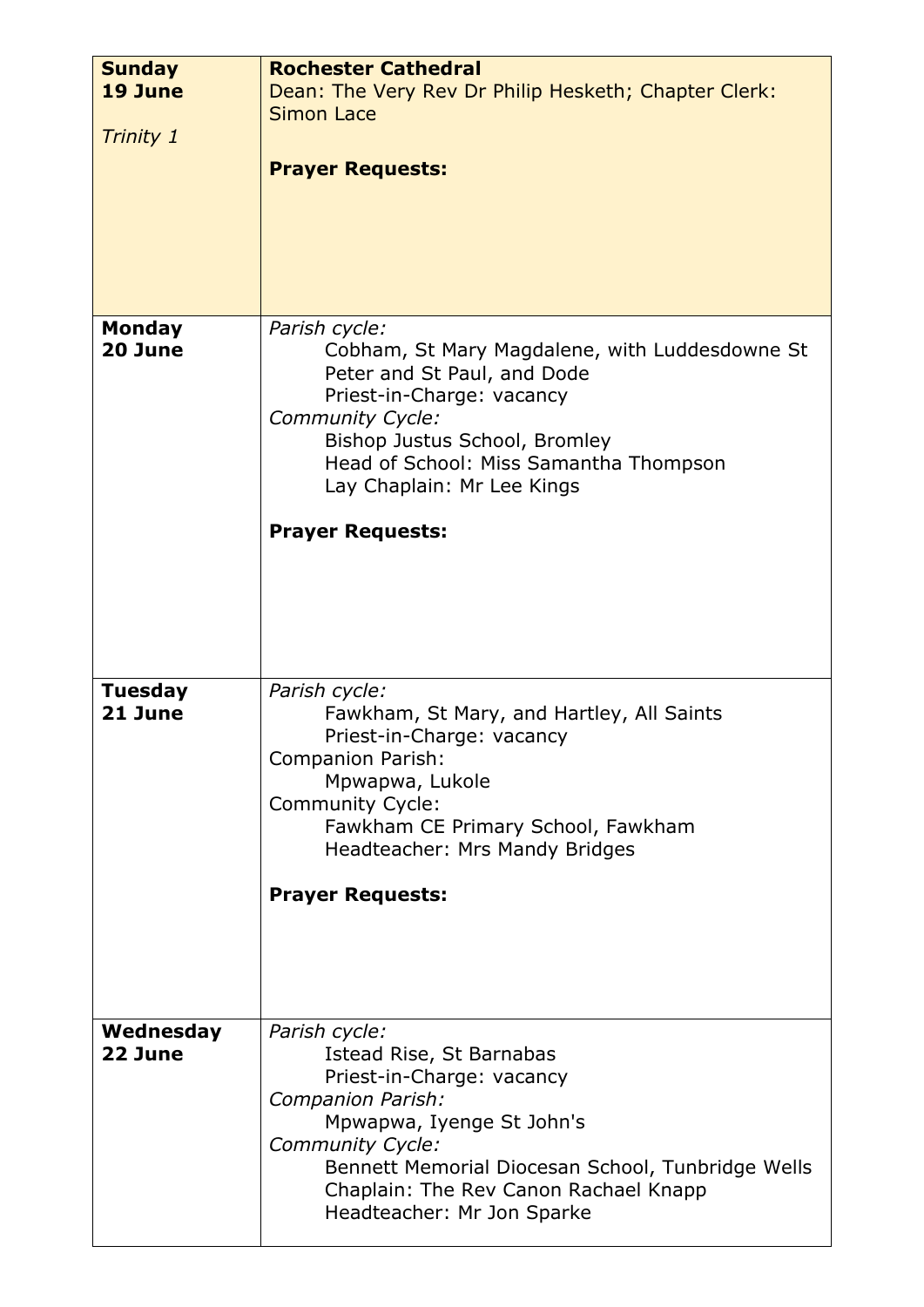|                                                   | <b>Prayer Requests:</b>                                                                                                                                                                                                                                                                                                                       |
|---------------------------------------------------|-----------------------------------------------------------------------------------------------------------------------------------------------------------------------------------------------------------------------------------------------------------------------------------------------------------------------------------------------|
|                                                   |                                                                                                                                                                                                                                                                                                                                               |
| <b>Thursday</b><br>23 June                        | Parish cycle:<br>Longfield, St Mary Magdalene<br>Priest-in-Charge: vacancy<br>Community Cycle:<br>Langafel CE Primary School, Longfield<br>Headteacher: Mrs Catherine Woodbine<br><b>Prayer Requests:</b>                                                                                                                                     |
| Friday<br>24 June<br>Birth of John<br>the Baptist | Parish cycle:<br>Meopham, St John the Baptist, with Nurstead, St<br>Mildred<br>Rector: The Rev Canon Alyson Davie<br>Companion Parish:<br>Kondoa, Itolwa St Peter<br><b>Community Cycle:</b><br>Diocesan Dept: Formation and Ministry<br>Diocesan Director of Formation and Ministry: The<br>Rev Canon Chris Dench<br><b>Prayer Requests:</b> |
| <b>Saturday</b><br>25 June                        | Parish cycle:<br>Southfleet, St Nicholas<br>Priest-in-Charge: vacancy<br>Community Cycle:<br>Sedley's CE Primary School, Southfleet<br>Headteacher: Mrs Amanda Everitt<br><b>Prayer Requests:</b>                                                                                                                                             |
| <b>Sunday</b><br>26 June<br><b>Trinity 2</b>      | <b>Estonia</b><br><b>Our Companion Diocese, Estonia</b><br>Estonian Evangelical Lutheran Church: Archbishop Urmas<br>Viilma                                                                                                                                                                                                                   |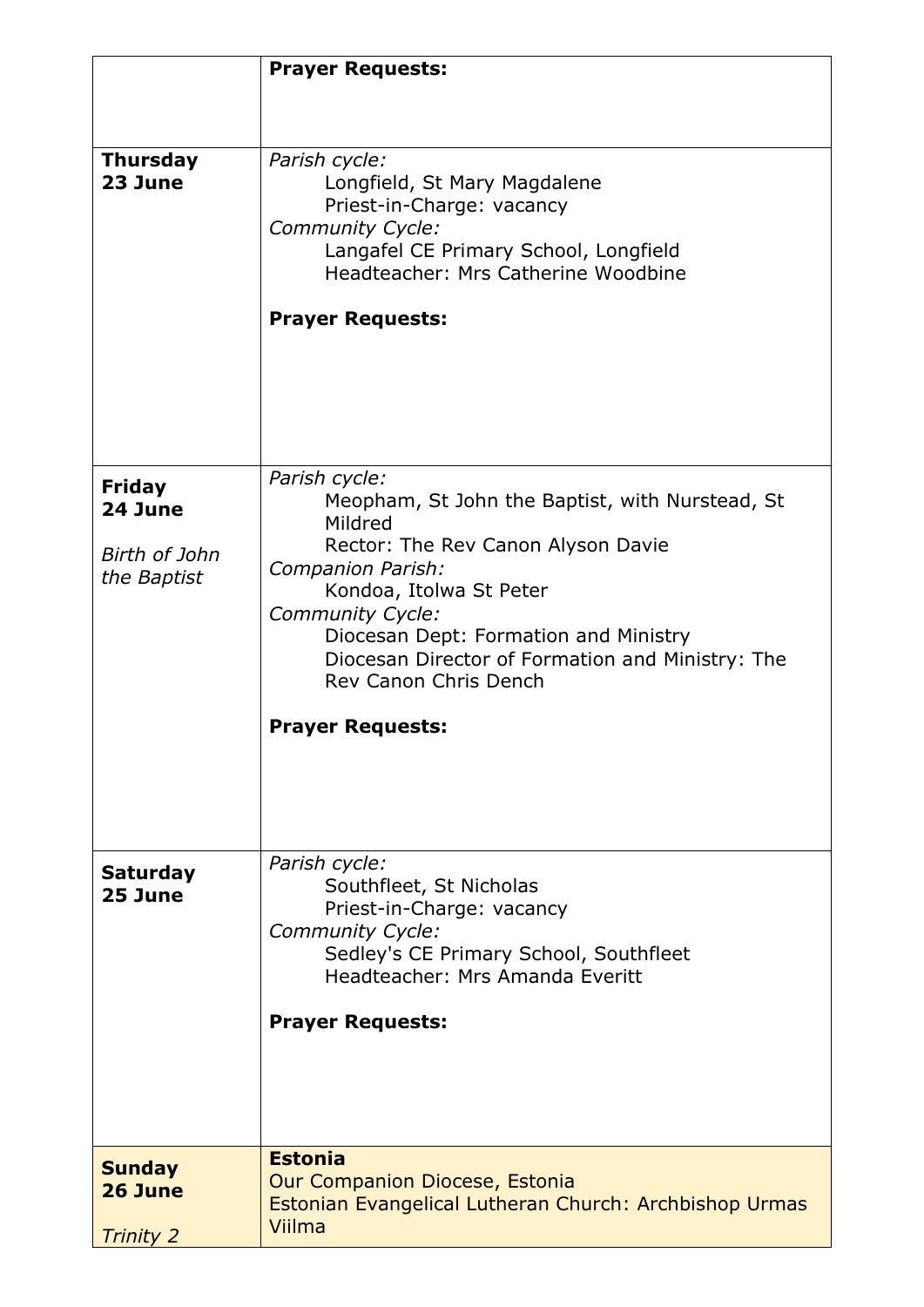|                                    | <b>Prayer Requests:</b>                                                                                                                                                                                                                                                                                                                                                                                          |
|------------------------------------|------------------------------------------------------------------------------------------------------------------------------------------------------------------------------------------------------------------------------------------------------------------------------------------------------------------------------------------------------------------------------------------------------------------|
|                                    |                                                                                                                                                                                                                                                                                                                                                                                                                  |
|                                    |                                                                                                                                                                                                                                                                                                                                                                                                                  |
| <b>Monday</b><br>27 June           | Parish cycle:<br>Crockenhill, All Souls<br>Vicar: The Rev Jenny Petersen<br><b>Community Cycle:</b><br>For our Brothers and sisters in the Eastern Orthodox<br>family of Churches<br><b>Prayer Requests:</b>                                                                                                                                                                                                     |
| <b>Tuesday</b><br>28 June          | Parish cycle:<br>Darent Valley: Darenth, St Margaret of Antioch;<br>Horton Kirby, St Mary; and Sutton-at-Hone, St John<br>the Baptist<br>Vicar: The Rev Emma Young<br><b>Community Cycle:</b><br>Sutton-at-Hone CE Primary School, Sutton-at-Hone<br>Headteacher: Mrs Karen Trowell (Head of School)<br>Horton Kirby CE Primary School, Horton Kirby<br>Headteacher: Mr Glenn Pollard<br><b>Prayer Requests:</b> |
| Wednesday<br>29 June               | Parish cycle:<br>Swanley, St Paul, and Hextable, St Peter<br>Vicar: The Rev Johnny Douglas                                                                                                                                                                                                                                                                                                                       |
| Peter and Paul,<br><b>Apostles</b> | <b>Community Cycle:</b><br>St. Paul's CE Primary School, Swanley<br>Headteacher: Mr Ben Hulme                                                                                                                                                                                                                                                                                                                    |
|                                    | <b>Prayer Requests:</b>                                                                                                                                                                                                                                                                                                                                                                                          |
| <b>Thursday</b><br>30 June         | Parish cycle:<br>Dartford, Holy Trinity<br>Vicar: The Rev Martin Henwood<br>Community Cycle:<br>Holy Trinity CE Primary School, Dartford<br>Headteacher: Mrs Vicki Wall                                                                                                                                                                                                                                          |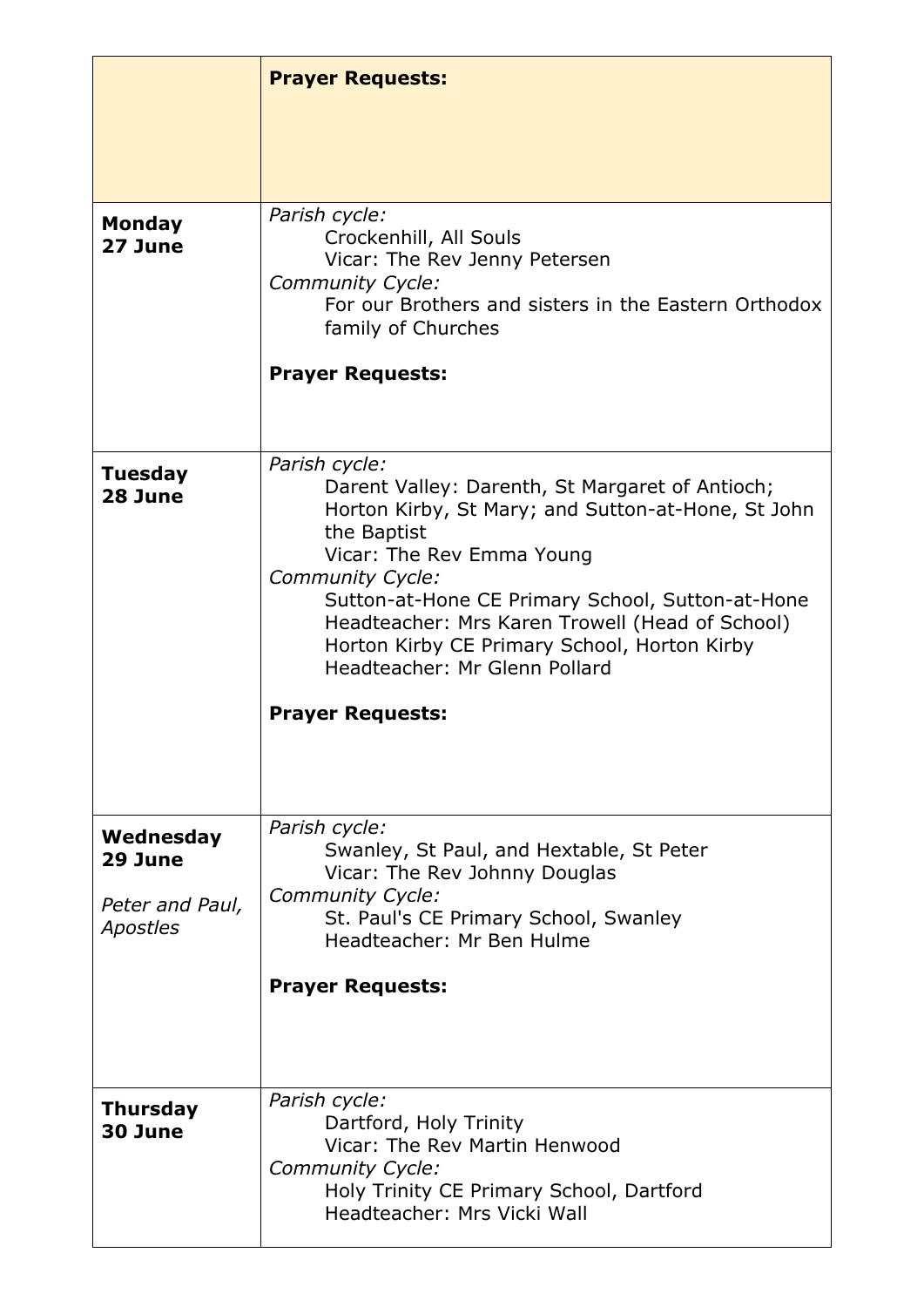|                         | <b>Prayer Requests:</b>                                   |
|-------------------------|-----------------------------------------------------------|
|                         |                                                           |
|                         |                                                           |
|                         |                                                           |
| <b>Friday</b><br>1 July | Parish cycle:<br>Dartford, St Alban                       |
|                         | Priest-in-Charge: The Rev Mandy Young<br>Community Cycle: |
|                         | For our deliverance team                                  |
|                         |                                                           |
|                         | <b>Prayer Requests:</b>                                   |
|                         |                                                           |
|                         |                                                           |
|                         |                                                           |
|                         |                                                           |
| <b>Saturday</b>         | Parish cycle:                                             |
| 2 July                  | Dartford, St Edmund King and Martyr                       |
|                         | Priest-in-Charge: The Rev Mandy Young                     |
|                         | Companion Parish:                                         |
|                         | Kondoa, Kikore All Saints<br>Community Cycle:             |
|                         | Diocesan Counselling and Well-being Network               |
|                         | Lead: Dr Deborah Watkins                                  |
|                         |                                                           |
|                         | <b>Prayer Requests:</b>                                   |
|                         |                                                           |
|                         |                                                           |
|                         |                                                           |
|                         | <b>Beckenham deanery</b>                                  |
| <b>Sunday</b>           | The Rev Canon Jeremy Blunden, Area Dean; Mrs Sarah        |
| 3 July                  | Poole, Lay Chair                                          |
| <b>Trinity 3</b>        |                                                           |
| Thomas the              | <b>Prayer Requests:</b>                                   |
| <b>Apostle</b>          |                                                           |
|                         |                                                           |
|                         |                                                           |
|                         |                                                           |
| <b>Monday</b>           | Parish cycle:<br>Stone, St Mary                           |
| 4 July                  | Rector: The Rev Kenneth Clark                             |
|                         | Community Cycle:                                          |
|                         | St. Mary's CE Primary School, Stone                       |
|                         | Headteacher: Mrs Jane Rolfe                               |
|                         |                                                           |
|                         | <b>Prayer Requests:</b>                                   |
|                         |                                                           |
|                         |                                                           |
|                         |                                                           |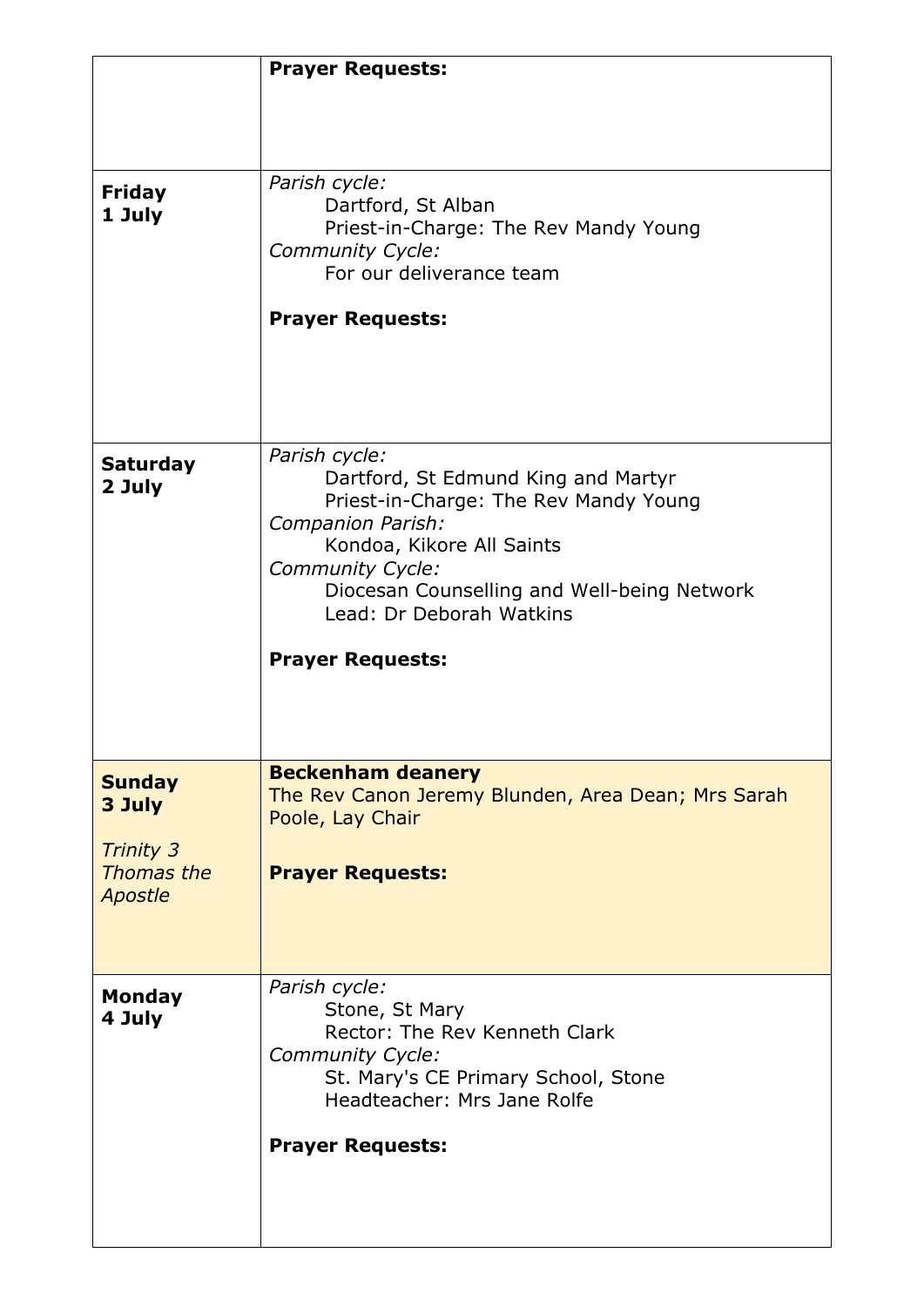| <b>Tuesday</b><br>5 July  | Parish cycle:<br>Swanley, St Mary the Virgin<br>Vicar: The Rev Dane Batley-Gladden<br>Community Cycle:<br>St. Mary's CE Primary School, Swanley<br>Headteacher: Mrs Amanda McGarrigle<br><b>Prayer Requests:</b>             |
|---------------------------|------------------------------------------------------------------------------------------------------------------------------------------------------------------------------------------------------------------------------|
|                           |                                                                                                                                                                                                                              |
| Wednesday<br>6 July       | Parish cycle:<br>Dartford, Christ Church<br>Vicar: The Rev Dr Richard Mortimer<br><b>Community Cycle:</b><br>For the Benefice of Bickley, and Rev Henry Everett,<br>instituted today                                         |
|                           | <b>Prayer Requests:</b>                                                                                                                                                                                                      |
| <b>Thursday</b><br>7 July | Parish cycle:<br>Wilmington, St Michael and All Angels<br>Vicar: The Rev Carl Chambers<br>Companion Parish:<br>Kondoa, Chemba St James<br>Community Cycle:<br>For our Sisters and brothers in Armenian family of<br>Churches |
|                           | <b>Prayer Requests:</b>                                                                                                                                                                                                      |
| <b>Friday</b><br>8 July   | Parish cycle:<br>Gillingham, Holy Trinity<br>Vicar: The Rev Mike Nelson<br>Community Cycle:<br>Diocesan Dept: Communications<br>Communications Officer: Jenny Ross                                                           |
|                           | <b>Prayer Requests:</b>                                                                                                                                                                                                      |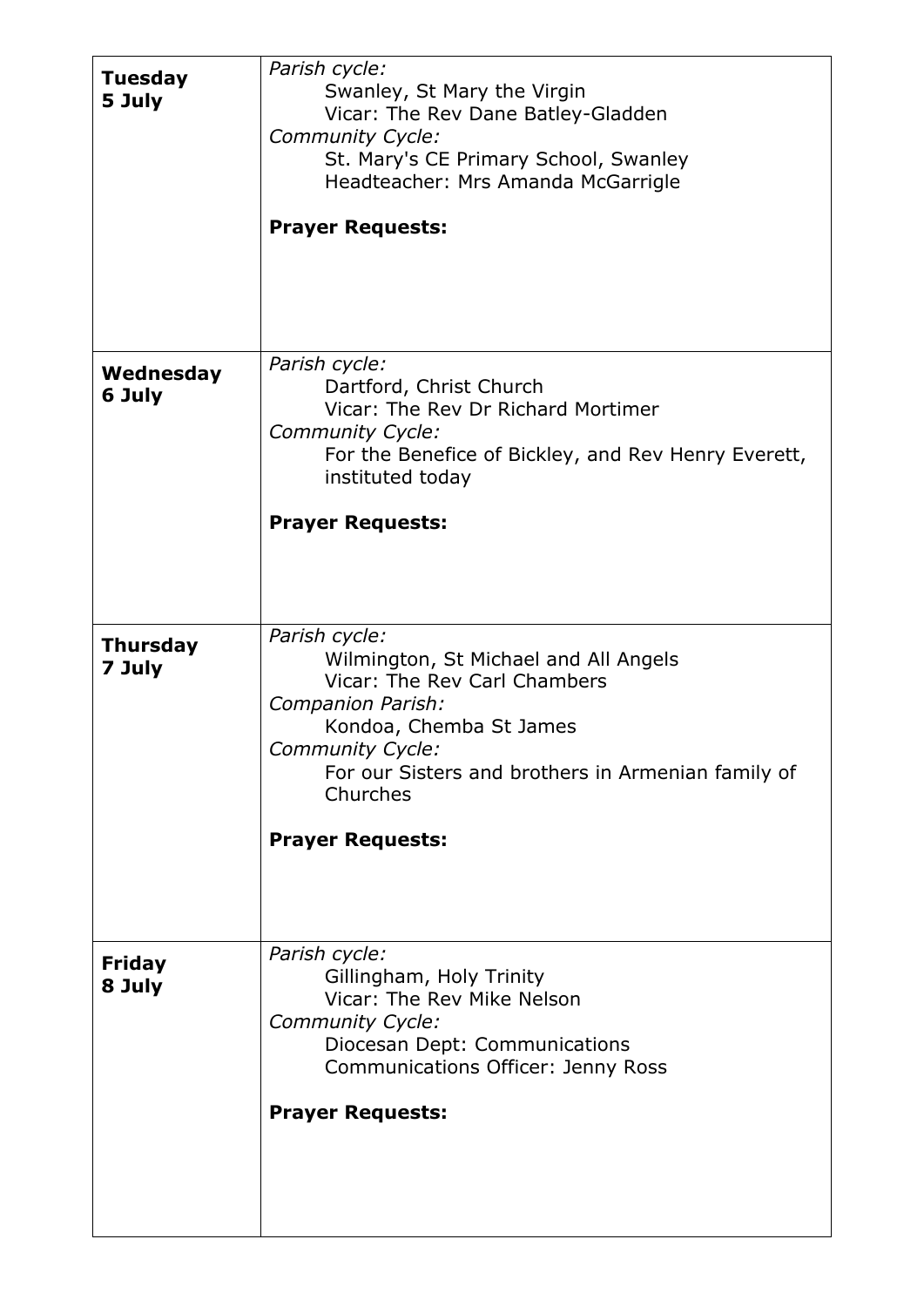| <b>Saturday</b><br>9 July                    | Parish cycle:<br>Gillingham, St Augustine<br>Priest-in-Charge: The Rev Amanda Maskell<br><b>Community Cycle:</b><br>For our clergy spouses<br>Co-ordinator: Mrs Margaret Wooding Jones<br><b>Prayer Requests:</b>              |
|----------------------------------------------|--------------------------------------------------------------------------------------------------------------------------------------------------------------------------------------------------------------------------------|
| <b>Sunday</b><br>10 July<br><b>Trinity 4</b> | <b>Bromley deanery</b><br>The Rev Canon Victoria Pask, Area Dean; Mrs Cath<br>Johnston<br><b>Prayer Requests:</b><br>Parish cycle:                                                                                             |
| <b>Monday</b><br>11 July                     | Gillingham, St Barnabas<br>Priest-in-Charge: The Rev Liz Cox<br>Community Cycle:<br>Diocesan Dept: Children and Youth Workers<br>Diocesan Adviser for Children & Youth Work: Cheryl<br><b>Trice</b><br><b>Prayer Requests:</b> |
| <b>Tuesday</b><br>12 July                    | Parish cycle:<br>Gillingham, St Luke<br>Priest-in-Charge: The Rev Garry Jenkins<br><b>Community Cycle:</b><br><b>Bluewater chaplaincy</b><br>Lead Chaplain: The Rev Mark Ball<br><b>Prayer Requests:</b>                       |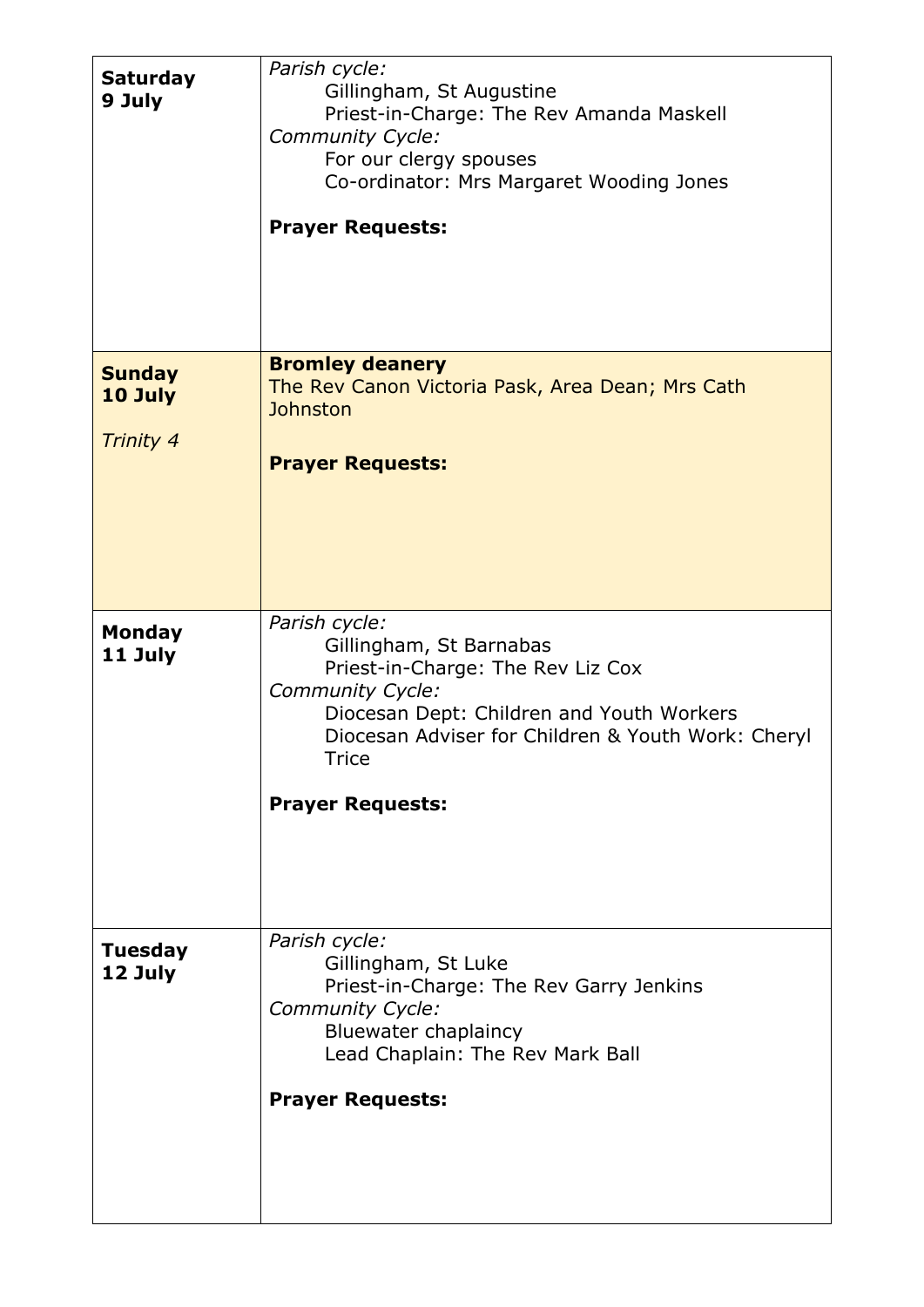| Wednesday<br>13 July       | Parish cycle:<br>Gillingham, St Mark, and St Mary's Island<br>Vicar: vacancy<br>Community Cycle:<br>St. Mary's Island CE Primary School, St. Mary's Island<br>Headteacher: Mrs Christine Easton<br><b>Prayer Requests:</b>                                                                                                                                                                        |
|----------------------------|---------------------------------------------------------------------------------------------------------------------------------------------------------------------------------------------------------------------------------------------------------------------------------------------------------------------------------------------------------------------------------------------------|
| <b>Thursday</b><br>14 July | Parish cycle:<br>Gillingham, St Mary Magdalene<br>Priest-in-Charge: The Rev Liz Cox<br><b>Community Cycle:</b><br>For our Brothers and sisters in the Pentecostal<br>family of Churches<br><b>Prayer Requests:</b>                                                                                                                                                                                |
| <b>Friday</b><br>15 July   | Parish cycle:<br>Rainham, St Margaret<br>Vicar: The Rev Nathan Ward<br>Companion Parish:<br>Harare, Tafara St Philip's<br><b>Community Cycle:</b><br>St. Margaret's CE Junior School, Rainham<br>Headteacher: Mr L Williams<br><b>Prayer Requests:</b>                                                                                                                                            |
| <b>Saturday</b><br>16 July | Parish cycle:<br>South Gillingham: Hempstead, All Saints; Wigmore,<br>St Matthew; Bredhurst, St Peter; and Parkwood, St<br>Paul<br>Team Rector: The Rev Canon Brian Senior<br>Team Vicars: The Rev Pam Alexander, The Rev Pat<br>Lenton de Dickin<br>Companion Parish:<br>Kondoa, Wekense St James<br>Community Cycle:<br>Bredhurst CE Primary School, Bredhurst<br>Headteacher: Mrs Michelle Cox |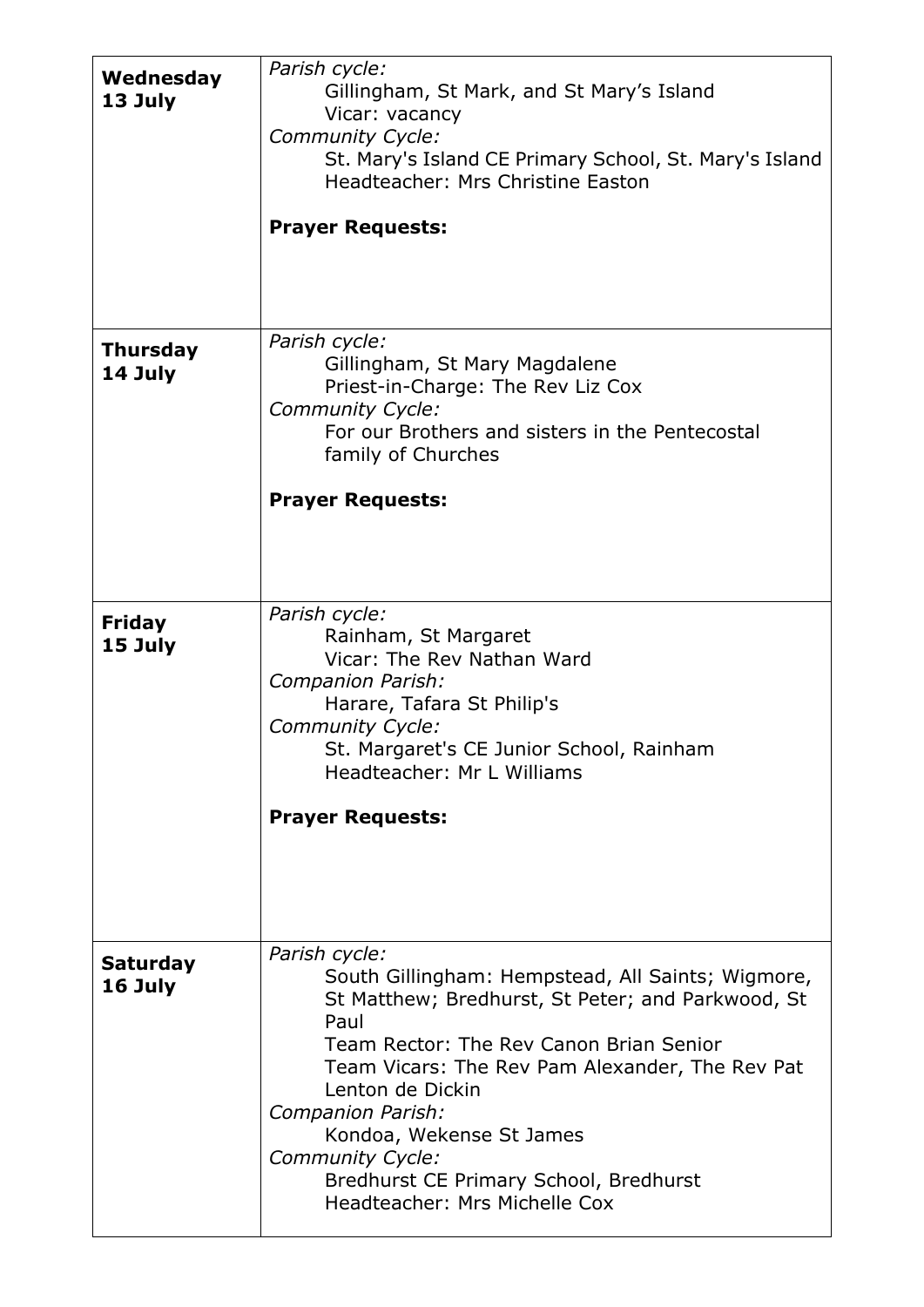|                          | <b>Prayer Requests:</b>                                                                          |
|--------------------------|--------------------------------------------------------------------------------------------------|
|                          |                                                                                                  |
|                          |                                                                                                  |
|                          |                                                                                                  |
|                          | <b>Rochester Archdeaconry</b>                                                                    |
| <b>Sunday</b><br>17 July | The Venerable Andy Wooding Jones, Archdeacon                                                     |
|                          |                                                                                                  |
| <b>Trinity 5</b>         | <b>Prayer Requests:</b>                                                                          |
|                          |                                                                                                  |
|                          |                                                                                                  |
|                          |                                                                                                  |
|                          |                                                                                                  |
|                          |                                                                                                  |
|                          |                                                                                                  |
|                          | Parish cycle:                                                                                    |
| <b>Monday</b><br>18 July | Chalk, St Mary the Virgin                                                                        |
|                          | Vicar: The Rev Nigel Bourne                                                                      |
|                          | Community Cycle:                                                                                 |
|                          | King's College Hospital NHS Foundation Trust<br>Chaplains: The Rev Karl Carpani & The Rev Sophie |
|                          | Sutherland                                                                                       |
|                          |                                                                                                  |
|                          | <b>Prayer Requests:</b>                                                                          |
|                          |                                                                                                  |
|                          |                                                                                                  |
|                          |                                                                                                  |
|                          |                                                                                                  |
| <b>Tuesday</b>           | Parish cycle:                                                                                    |
| 19 July                  | Gravesend, Holy Family, with Ifield, St Margaret                                                 |
|                          | Priest-in-Charge: The Rev Ted Hurst                                                              |
|                          | Community Cycle:<br>Trinity School, Sevenoaks                                                    |
|                          | Head of Chaplaincy: Anna Graham                                                                  |
|                          | Headteacher: Dr M Pawson                                                                         |
|                          |                                                                                                  |
|                          | <b>Prayer Requests:</b>                                                                          |
|                          |                                                                                                  |
|                          |                                                                                                  |
|                          |                                                                                                  |
|                          |                                                                                                  |
|                          | Parish cycle:                                                                                    |
| Wednesday                | Gravesend, St Aidan                                                                              |
| 20 July                  | Vicar: The Rev Michael Payne<br>Community Cycle:                                                 |
|                          | Kings School, Rochester                                                                          |
|                          | Chaplain: The Rev Stephen Padfield                                                               |
|                          |                                                                                                  |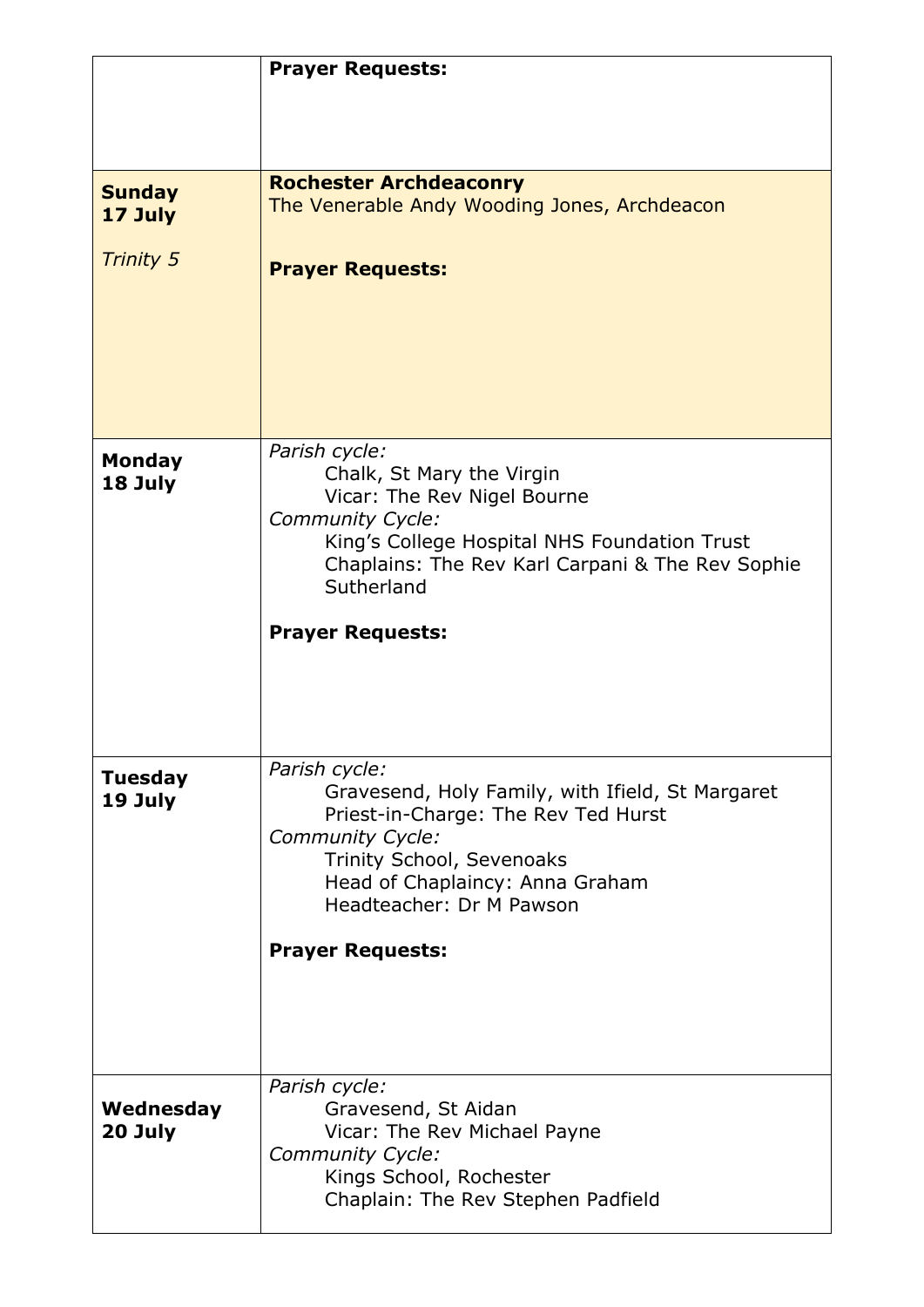|                 | <b>Prayer Requests:</b>                                                    |
|-----------------|----------------------------------------------------------------------------|
|                 |                                                                            |
|                 |                                                                            |
|                 |                                                                            |
|                 |                                                                            |
| <b>Thursday</b> | Parish cycle:<br>Gravesend, St George                                      |
| 21 July         | Rector: The Rev Jim Fletcher                                               |
|                 | Community Cycle:                                                           |
|                 | For all of our Associate Ministers                                         |
|                 | <b>Prayer Requests:</b>                                                    |
|                 |                                                                            |
|                 |                                                                            |
|                 |                                                                            |
|                 |                                                                            |
| <b>Friday</b>   | Parish cycle:                                                              |
| 22 July         | Gravesend, St Mary                                                         |
|                 | Vicar: The Rev Trudi Oliver                                                |
| Mary            | Community Cycle:<br>For all lay ministers                                  |
| Magdalene       | Warden of Lay Ministry: Mrs Karen Senior                                   |
|                 |                                                                            |
|                 | <b>Prayer Requests:</b>                                                    |
|                 |                                                                            |
|                 |                                                                            |
|                 |                                                                            |
|                 | Parish cycle:                                                              |
| <b>Saturday</b> | Greenhithe, St Mary                                                        |
| 23 July         | Priest-in-Charge: The Rev Charlie Lloyd-Evans                              |
|                 | Community Cycle:                                                           |
|                 | Diocesan Dept: Resourcing & Support<br>Diocesan Secretary: Mr Matthew Girt |
|                 |                                                                            |
|                 | <b>Prayer Requests:</b>                                                    |
|                 |                                                                            |
|                 |                                                                            |
|                 |                                                                            |
| <b>Sunday</b>   | <b>Cobham deanery</b>                                                      |
| 24 July         | The Rev Canon Alyson Davie, Area Dean; Miss Pauline                        |
|                 | Foster, Lay Chair                                                          |
| Trinity 6       |                                                                            |
|                 | <b>Prayer Requests:</b>                                                    |
|                 |                                                                            |
|                 |                                                                            |
|                 |                                                                            |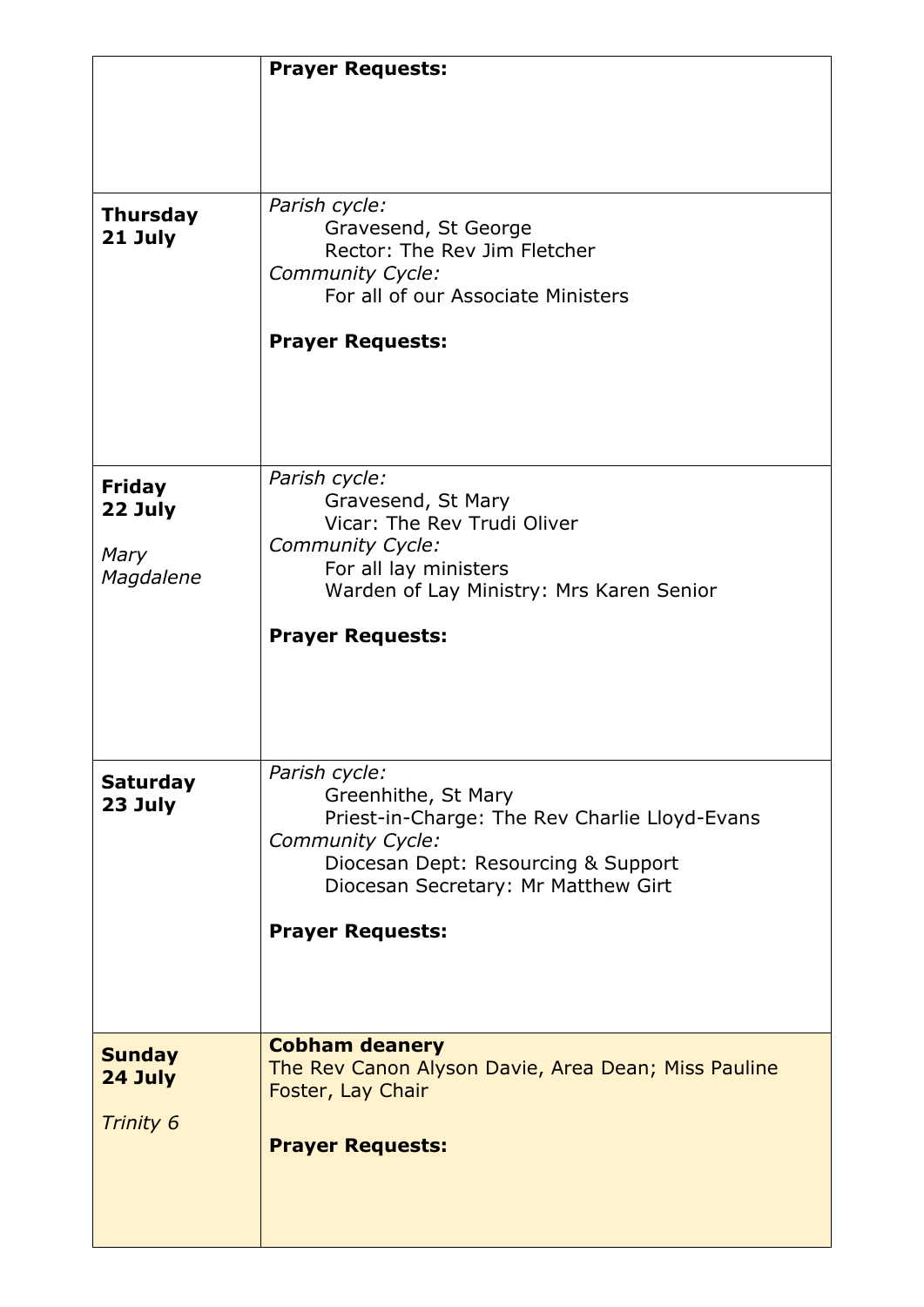| <b>Monday</b><br>25 July<br>James the<br>Apostle | Parish cycle:<br>Higham, St John and St Mary, with Merston<br>Priest-in-Charge: The Rev Canon Clive Jones<br>Community Cycle:<br>For our Retired Clergy<br>Diocesan Clergy Retirement Advisors: Rev Jane<br>Edwards, Rev Paul Filmer and Rev Ann Uphill                                                                           |
|--------------------------------------------------|-----------------------------------------------------------------------------------------------------------------------------------------------------------------------------------------------------------------------------------------------------------------------------------------------------------------------------------|
|                                                  | <b>Prayer Requests:</b>                                                                                                                                                                                                                                                                                                           |
| <b>Tuesday</b><br>26 July                        | Parish cycle:<br>Milton, Christ Church<br>Vicar: The Rev Andrew Davey<br>Community Cycle:<br>For all Church Army officers<br><b>Prayer Requests:</b>                                                                                                                                                                              |
| Wednesday<br>27 July                             | Parish cycle:<br>Milton, St Peter and St Paul<br>Rector: The Rev Graham Herbert<br>Community Cycle:<br>Holy Trinity CE Primary School, Gravesend<br>Headteacher: Mrs Denise Gibbs-Naguar<br><b>Prayer Requests:</b>                                                                                                               |
| <b>Thursday</b><br>28 July                       | Parish cycle:<br>Northfleet, St Botolph, and Rosherville, St Mark<br>Priest-in-Charge: The Rev Cyril Showers<br><b>Community Cycle:</b><br>St. Botolph's CE Primary School, Northfleet<br>Headteacher: Mrs Amy Chitty<br>Rosherville CE Primary School, Rosherville<br>Headteacher: Mrs Justine Roddan<br><b>Prayer Requests:</b> |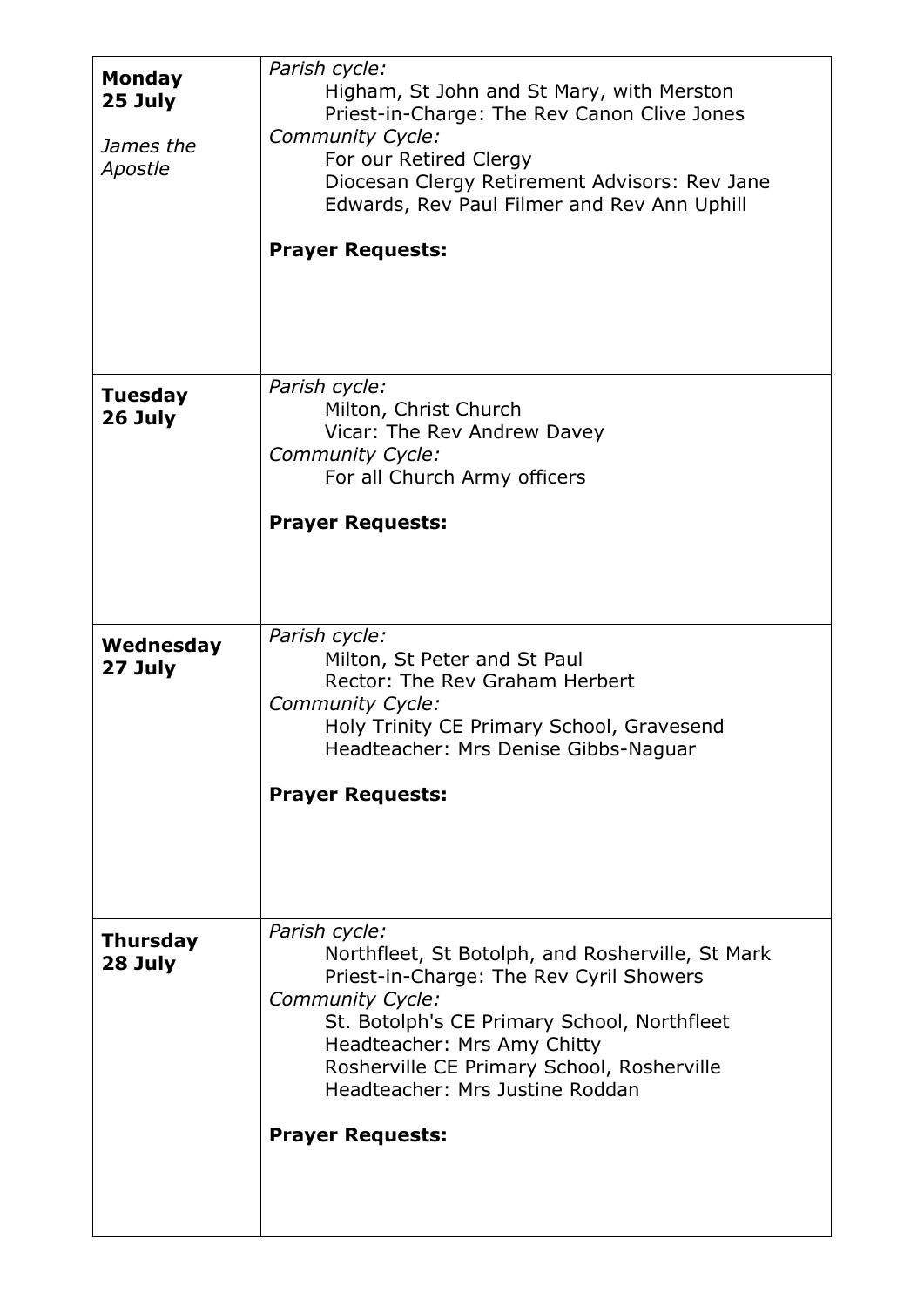| Friday<br>29 July                     | Parish cycle:<br>Perry Street, All Saints<br>Priest-in-Charge: The Rev Canon Clive Jones<br>Community Cycle:<br>For the Archdeaconry Growth Enablers: The Rev<br>Dylan Turner, Abi Hiscock, Graham Wilkinson<br><b>Prayer Requests:</b> |
|---------------------------------------|-----------------------------------------------------------------------------------------------------------------------------------------------------------------------------------------------------------------------------------------|
| <b>Saturday</b><br>30 July            | Parish cycle:<br>Shorne, St Peter and St Paul<br>Vicar: The Rev Ted Hurst<br>Community Cycle:<br>For those involved in sports ministry<br>Diocesan Sports Ambassador: The Rev Wil North<br><b>Prayer Requests:</b>                      |
| <b>Sunday</b><br>31 July<br>Trinity 7 | <b>Dartford deanery</b><br>The Rev Dr Richard Mortimer, Area Dean; Mr Andrew Carr<br>(proxy), Lay Chair<br><b>Prayer Requests:</b>                                                                                                      |
| <b>Monday</b><br>1 August             | Parish cycle:<br>Swanscombe, St Peter and St Paul<br>Priest-in-Charge: The Rev Charlie Lloyd-Evans<br>Community Cycle:<br>For our Brothers and sisters in the Coptic family of<br>Churches<br><b>Prayer Requests:</b>                   |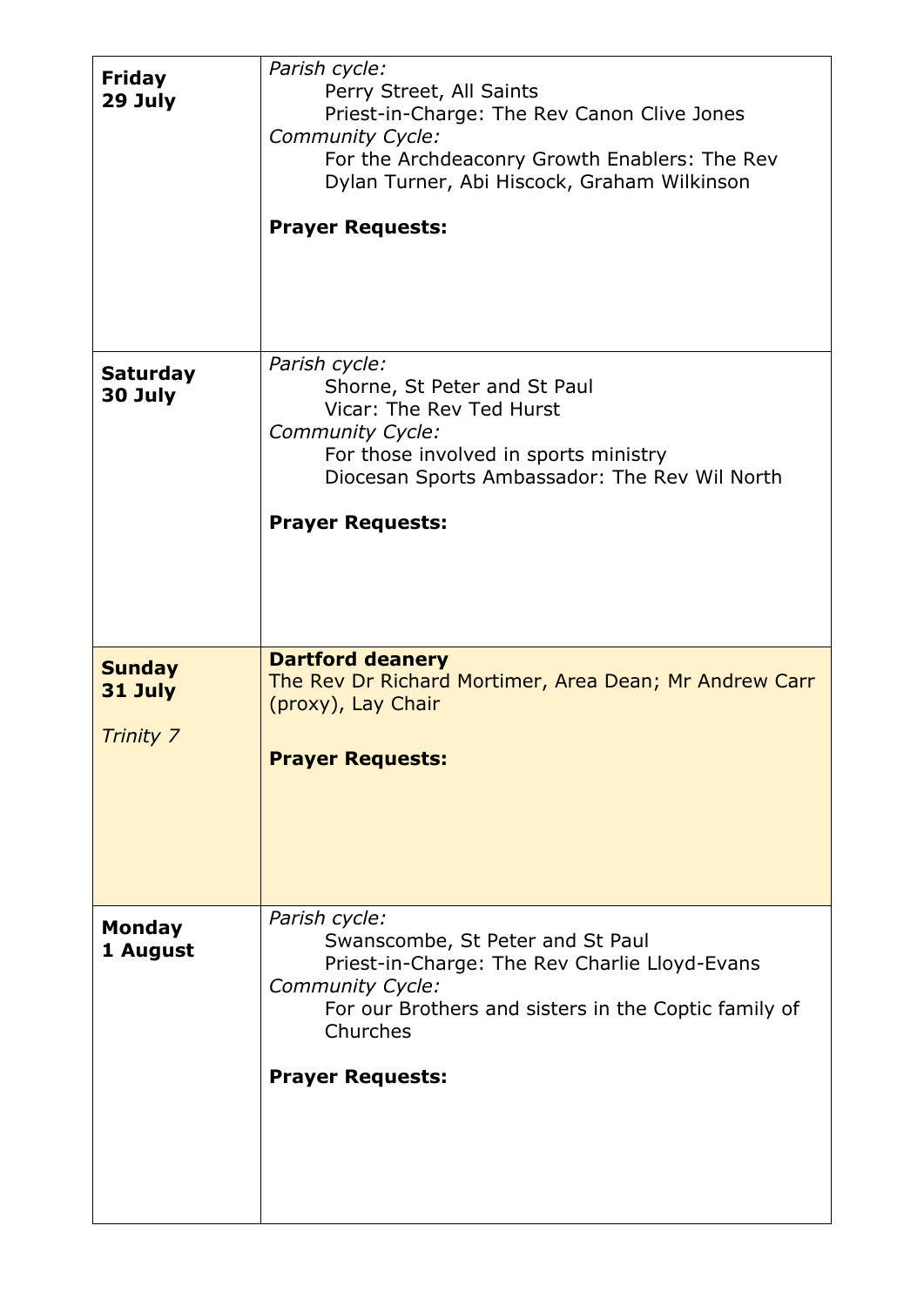| <b>Tuesday</b><br>2 August       | Parish cycle:<br>Borstal, St Matthew<br>Priest-in-Charge: The Rev Dr Joel Love<br>Community Cycle:<br>Pilgrim CE Primary School, Borstal<br>Headteacher: Mrs Ali Mepsted<br><b>Prayer Requests:</b>                                                    |
|----------------------------------|--------------------------------------------------------------------------------------------------------------------------------------------------------------------------------------------------------------------------------------------------------|
| Wednesday<br>3 August            | Parish cycle:<br>Bishop's Mission Order: Chatham St John<br>Leader: The Rev Martyn Saunders<br>Associate Leader: The Rev Luke Bacon<br>Community Cycle:<br>For all our Kent Police chaplains<br><b>Prayer Requests:</b>                                |
| <b>Thursday</b><br>4 August      | Parish cycle:<br>Chatham, St Paul with All Saints<br>Priest-in-Charge: The Rev Dr Jenny Warrington<br>Community Cycle:<br>All Saints CE Primary School, Chatham<br>Headteacher: Ms Jo Strachan<br><b>Prayer Requests:</b>                              |
| <b>Friday</b><br><b>5 August</b> | Parish cycle:<br>Chatham, St Philip and St James<br>Vicar: The Rev Martyn Saunders<br>Companion Parish:<br>Harare, Avondale St Mary Magdalene<br><b>Community Cycle:</b><br>Sea Cadets<br>The Rev Canon Clive Jones and The Rev Nigel<br><b>Bourne</b> |